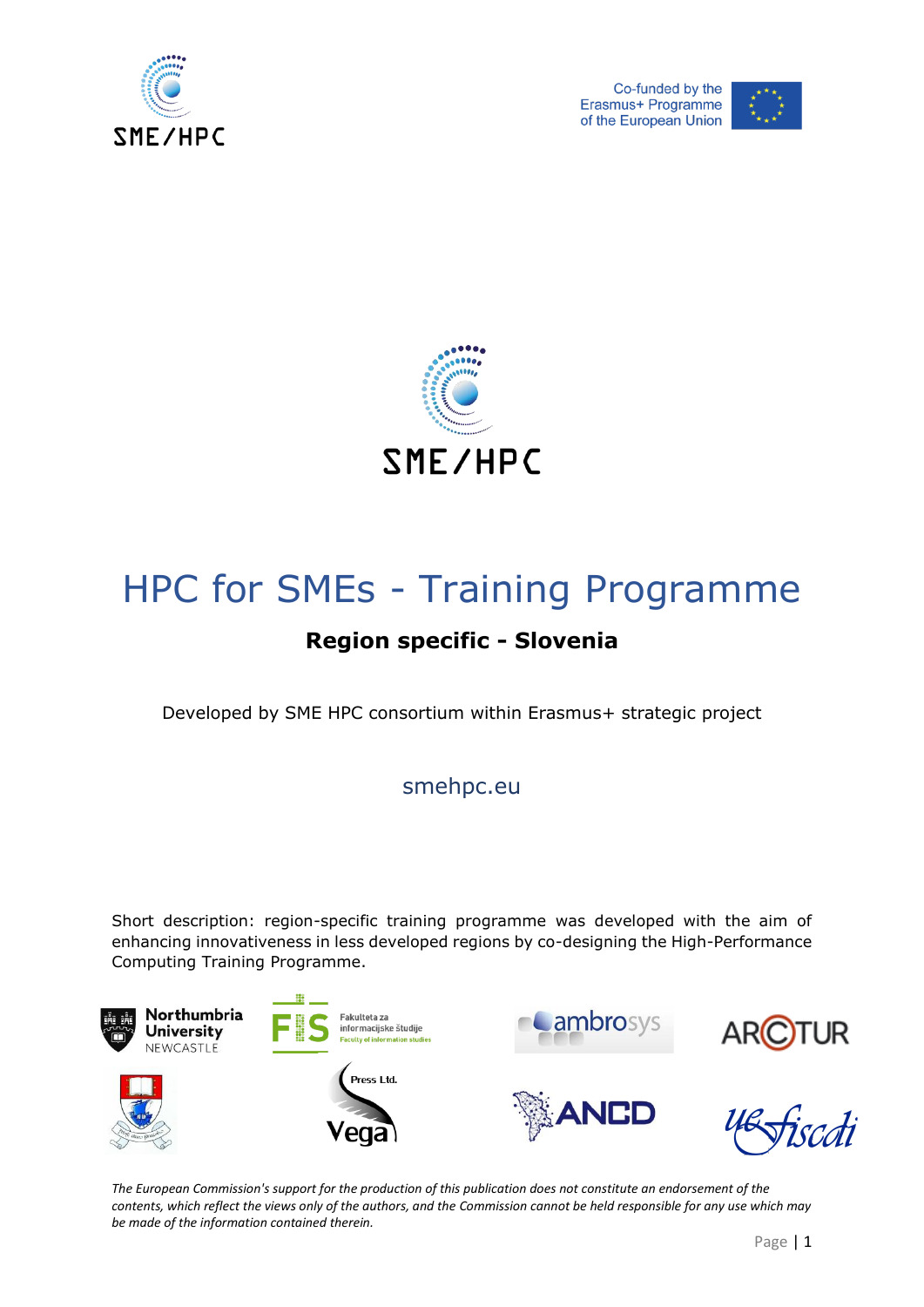

## **Enabling SMEs to gain competitive advantage from the use of HPC (SME/HPC)**

## HPC for SMEs – Training Programme

## **Slovenia**

**Programme description**: The aim of the HPC for SME Programme is to inform SMEs on the possibilities of using HPC technologies, their benefits & expected business impacts and to inform them about its technical aspects such as HPC infrastructure and programming.

The region-specific training outline will address also existing gaps in relation to HPC expertise and utilisation in pilot regions of Slovenia, Romania and Ireland.

**Audience** – SME managing staff: Mangers and technical managers

### **Objectives**

**o** To show and train SME staff about HPC advantages and usability

**Learning outcomes -** at the end of this programme the participant will:

- **o** understand the purpose and use of HPC (introduction to need of HPC, good practice of HPC…)
- **o** be able to understand HPC usage opportunities for SMEs
- **o** be able to identify SMEs' opportunities for HPC usage
- **o** be able to create service agreement between SMEs and HPC providers, and to adapt it to specific end-user needs if necessary
- **o** get hands on experience by remote work on HPC infrastructures, get examples of problem solving...advanced exercises will provide more complex solutions to practical problems of HPC usage (parallel programming, OpenMP, MPI, use of some programming frames...)

#### **List of topics**

- **o** Understanding High Performance Computing (HPC)
- **o** Understanding HPC usage and identify opportunities for SMEs working with HPC
- **o** SME/HPC provider relationship management.
- **o** Exercises and solutions to practical problems by using HPC
- **o** Advanced exercises and solutions to practical problems by using HPC

#### **Prerequisites**: none

#### **Programme Duration** – 2x8-hour blocks

**Programme leader:** self-study with optional mentoring & supervision of experts from HPC centre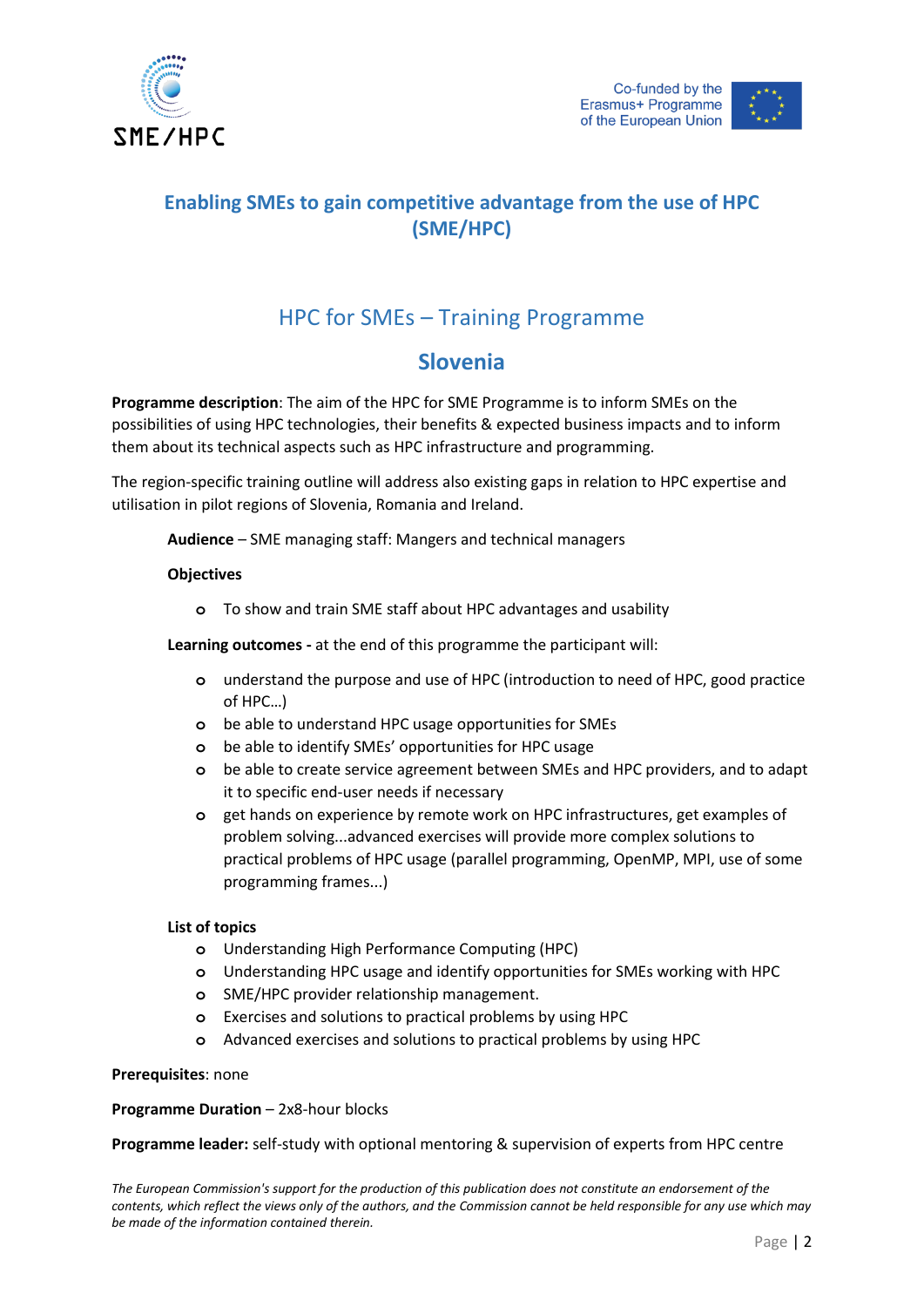





|              | Understand HPC usage and identify                                                                                                                                                                                                                                                                                                          | <b>Duration:</b> 5x1 hour block                                                                                                                              |  |
|--------------|--------------------------------------------------------------------------------------------------------------------------------------------------------------------------------------------------------------------------------------------------------------------------------------------------------------------------------------------|--------------------------------------------------------------------------------------------------------------------------------------------------------------|--|
| <b>Basic</b> | opportunities for SMEs working with HPC<br>Learning Method: Lecture, group exercises                                                                                                                                                                                                                                                       |                                                                                                                                                              |  |
|              | <b>Description</b> – participants will learn about HPC & HPC processes, infrastructure and usage<br>opportunities. The goal is to teach SMEs staff to identify HPC opportunities for SMEs and<br>why HPC is good for them. They will see some examples of SMEs success stories, for better<br>understanding of good practice of HPC usage. |                                                                                                                                                              |  |
|              | Objective                                                                                                                                                                                                                                                                                                                                  |                                                                                                                                                              |  |
|              |                                                                                                                                                                                                                                                                                                                                            | To train SME staff to understand what HPC is (who operates it, what, why, how)<br>To provide SME staff knowledge to identify HPC opportunities and usability |  |
|              | <b>Learning outcomes</b> $-$ at the end of this topic participants will:                                                                                                                                                                                                                                                                   |                                                                                                                                                              |  |
|              | gain the understanding of HPC usability for SMEs                                                                                                                                                                                                                                                                                           |                                                                                                                                                              |  |
|              | see some of good practices of HPC usage<br>$\overline{\phantom{a}}$                                                                                                                                                                                                                                                                        |                                                                                                                                                              |  |
|              | gain the basic knowledge to identify opportunities for SMEs<br>$\overline{\phantom{0}}$                                                                                                                                                                                                                                                    |                                                                                                                                                              |  |
|              | <b>HPC</b><br><b>Course material</b> (essential reading, video clips,)                                                                                                                                                                                                                                                                     | Resources: PC with projector, theatre room, personal laptops/computer lab, access to                                                                         |  |
|              | Delivery method, online foso 3 foso                                                                                                                                                                                                                                                                                                        |                                                                                                                                                              |  |

**Delivery method**: online, face-2-face

**Outcome:** HPC Training for enterprises

| Understand HPC, HPC usage and identify opportunities for SMEs working with HPC |                                                            |  |
|--------------------------------------------------------------------------------|------------------------------------------------------------|--|
| <b>Topic 1</b>                                                                 | Introduction to High Performance Computing (HPC)           |  |
|                                                                                | What is High Performance Computing?                        |  |
|                                                                                | How is HPC different from regular desktop computing?       |  |
|                                                                                | Why is HPC important?                                      |  |
|                                                                                | History of High-Performance Computing and potential future |  |
| <b>Topic 2</b>                                                                 | Aspects and benefits of using HPC technology               |  |
|                                                                                | Economic reasons                                           |  |
|                                                                                | Innovative reasons                                         |  |
|                                                                                | Marketing reasons                                          |  |
|                                                                                | Competitive advantage reasons                              |  |
| <b>Topic 3</b>                                                                 | Use cases                                                  |  |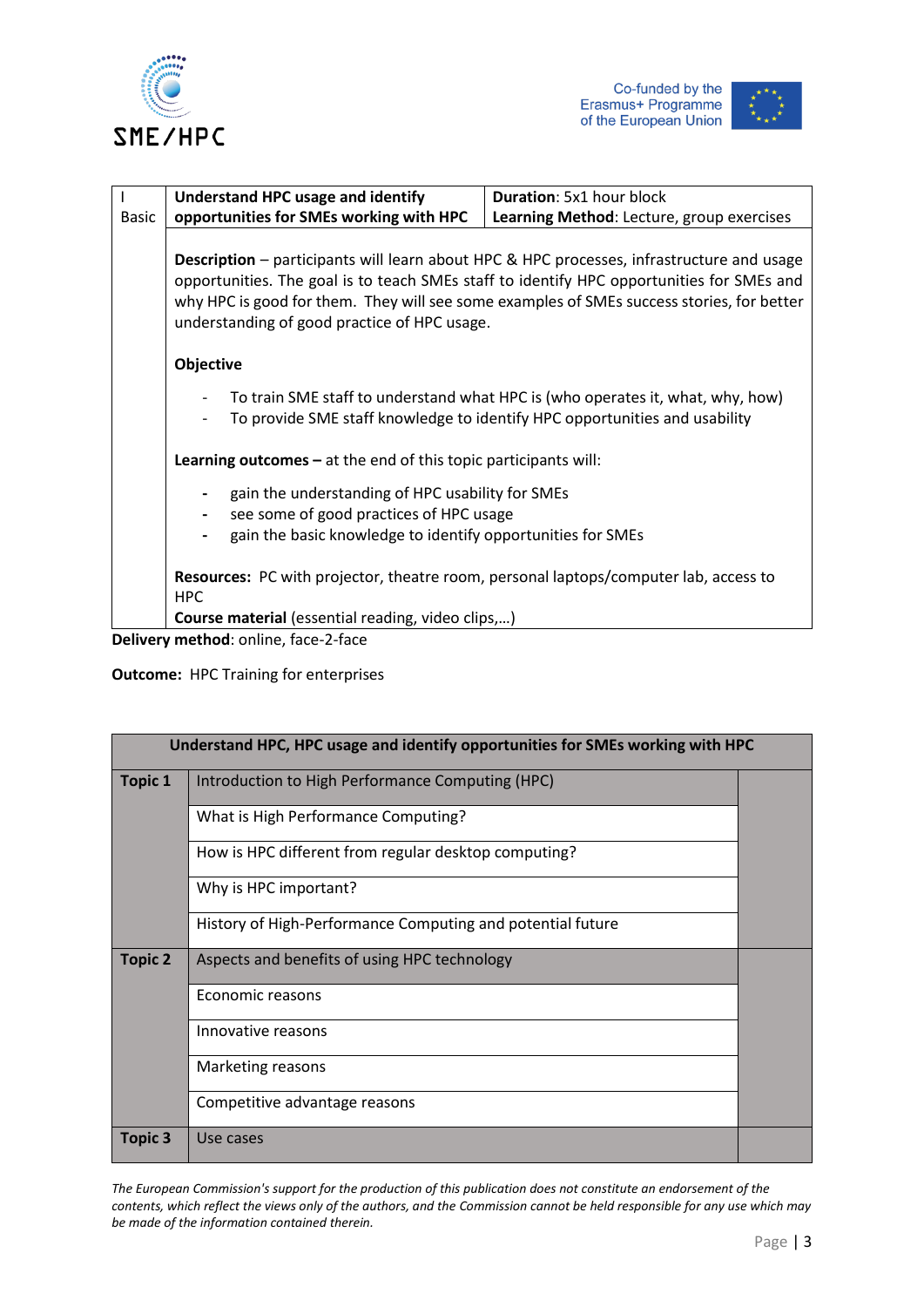



|                | <b>Biomedicine</b>                                                    |  |
|----------------|-----------------------------------------------------------------------|--|
|                | <b>Manufacturing and Materials</b>                                    |  |
|                | <b>Virtual Prototyping</b>                                            |  |
|                | Agriculture                                                           |  |
| <b>Topic 4</b> | Success stories                                                       |  |
|                | HPC based high-resolution modelling of magnets                        |  |
|                | Cloud-based-HPC optimisation of manufacturing processes               |  |
|                | HPC-Cloud-based simulation of light-aircraft aerodynamics             |  |
|                | HPC-Cloud-based simulation of coupled electromagnetic and structural- |  |
|                | acoustics in in-wheel electric motors                                 |  |
| <b>Topic 5</b> | Roadmap for improving SME uptake of HPC                               |  |
|                | Introduction                                                          |  |
|                | Are SMEs ready to use HPC services?                                   |  |
|                | Are HPC Centres ready for SMEs?                                       |  |
|                | Examples of National HPC Centres and private HPCs of Slovenia         |  |

| $\mathbf{II}$ | <b>SME/HPC provider relationship</b>                                                                                                                                                  | <b>Duration: 2x 2-hour block</b>                                           |  |  |
|---------------|---------------------------------------------------------------------------------------------------------------------------------------------------------------------------------------|----------------------------------------------------------------------------|--|--|
| <b>Basic</b>  | management                                                                                                                                                                            | Learning Method: Lecture, group exercises                                  |  |  |
|               | <b>Description</b> – this topic focuses on understanding the legal and operative engagement<br>process between SMEs and HPC providers, including service quality, legal documentation |                                                                            |  |  |
|               | (service level agreements, contracts, NDA, etc.) and additional value add services<br>(knowledge of further educational environment, etc.).                                           |                                                                            |  |  |
|               | Objective<br>To train SME staff to understand the operational aspects of engaging with HPC<br>providers<br><b>Learning outcomes</b> $-$ at the end of this topic participants will:   |                                                                            |  |  |
|               |                                                                                                                                                                                       |                                                                            |  |  |
|               |                                                                                                                                                                                       |                                                                            |  |  |
|               | $\blacksquare$<br>be able to formalise engagement with HPC providers<br>$\overline{\phantom{a}}$                                                                                      | understand the administrative process of SME engagement with HPC providers |  |  |
|               | <b>Resources:</b> PC with projector, theatre room, personal laptops/computer lab                                                                                                      |                                                                            |  |  |
|               | <b>Course material</b> (essential reading, video clips,)                                                                                                                              |                                                                            |  |  |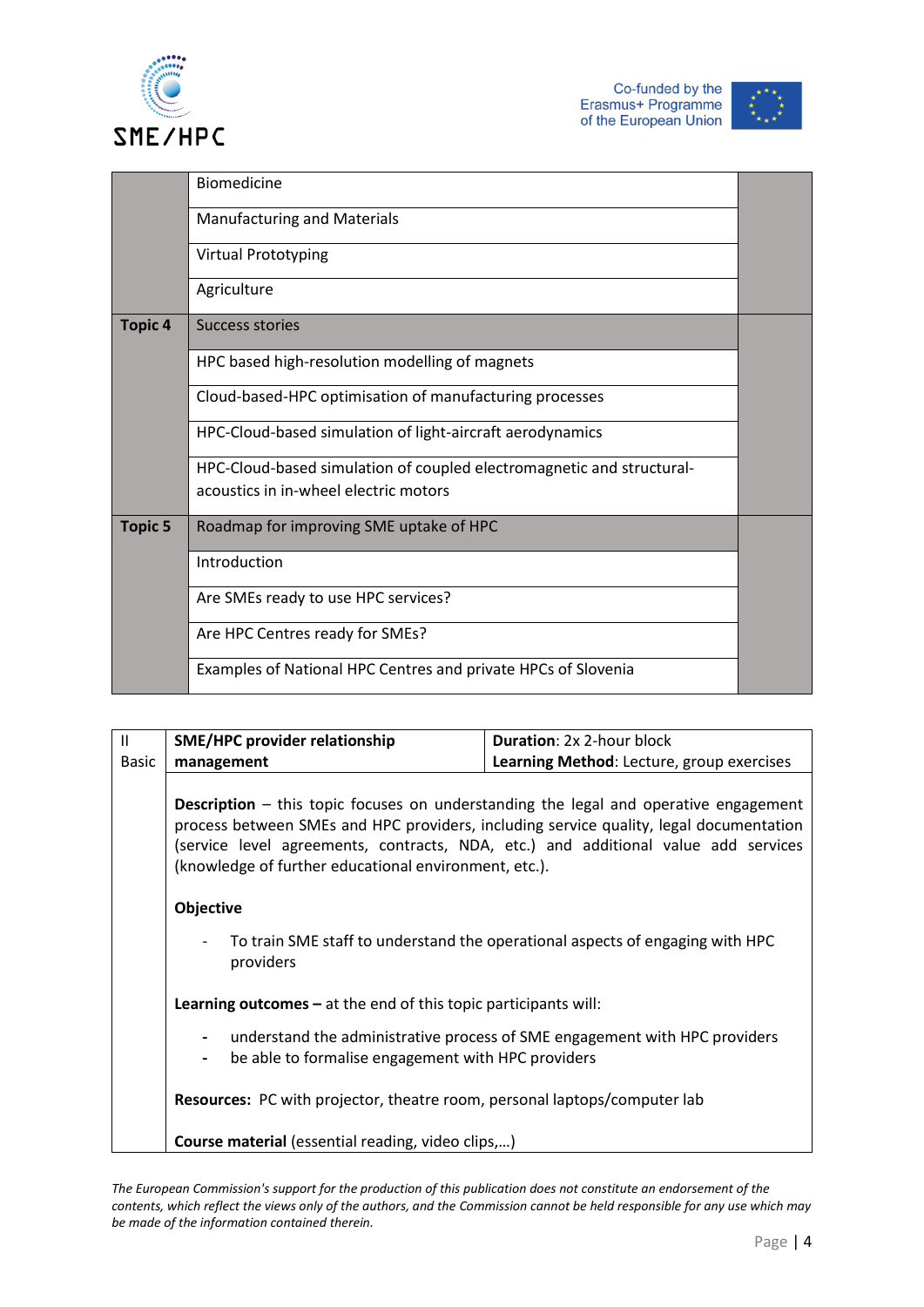





| SME/HPC provider relationship management |                                                                                    |  |
|------------------------------------------|------------------------------------------------------------------------------------|--|
| <b>Topic 1</b>                           | <b>HPC Global Market Landscape</b>                                                 |  |
|                                          | <b>HPC Market Segments</b>                                                         |  |
|                                          | What Services HPC is Providing                                                     |  |
|                                          | How could HPC solutions benefit SMEs?                                              |  |
| <b>Topic 2</b>                           | Initiatives on HPC Adoption by SMEs: Regional and International                    |  |
|                                          | Perspectives                                                                       |  |
|                                          | HPC Adoption Initiatives for SMEs: EU Countries                                    |  |
|                                          | Adoption Initiatives for SMEs: USA                                                 |  |
| <b>Topic 3</b>                           | Implementation of new types of SLAs                                                |  |
|                                          | SLA/SLIs templates                                                                 |  |
|                                          | Reference SLA/SLIs for SMEs                                                        |  |
|                                          | Contracting with HPC Providers and other legal framework (e.g. data<br>protection) |  |

| Ш<br>Intermediate | <b>Exercises and solutions for practical</b><br>problems, using HPC                                                                                                                                                                 | <b>Duration: 4-hour block</b><br>Learning Method: Lecture, group |  |
|-------------------|-------------------------------------------------------------------------------------------------------------------------------------------------------------------------------------------------------------------------------------|------------------------------------------------------------------|--|
|                   |                                                                                                                                                                                                                                     | exercises                                                        |  |
|                   | <b>Description</b> – this topic all participants will be provided hands on experience by<br>working remotely on the HPCs infrastructures: examples on problem solving,<br>tutorials for domain specific use cases, HPC and software |                                                                  |  |
|                   | Objective                                                                                                                                                                                                                           |                                                                  |  |
|                   | To provide SME staff experience with real HPC problems and remote<br>hands on work on HPC                                                                                                                                           |                                                                  |  |
|                   | Learning outcomes - at the end of this topic participants will:                                                                                                                                                                     |                                                                  |  |
|                   | gain the understanding of HPC infrastructure<br>get hands on experience by remotely working on the HPC                                                                                                                              |                                                                  |  |
|                   | see specific use cases for domain environment                                                                                                                                                                                       |                                                                  |  |
|                   | <b>Resources:</b> PC with projector, theatre room, personal laptops/computer lab                                                                                                                                                    |                                                                  |  |
|                   | <b>Course material</b> (essential reading, video clips,)                                                                                                                                                                            |                                                                  |  |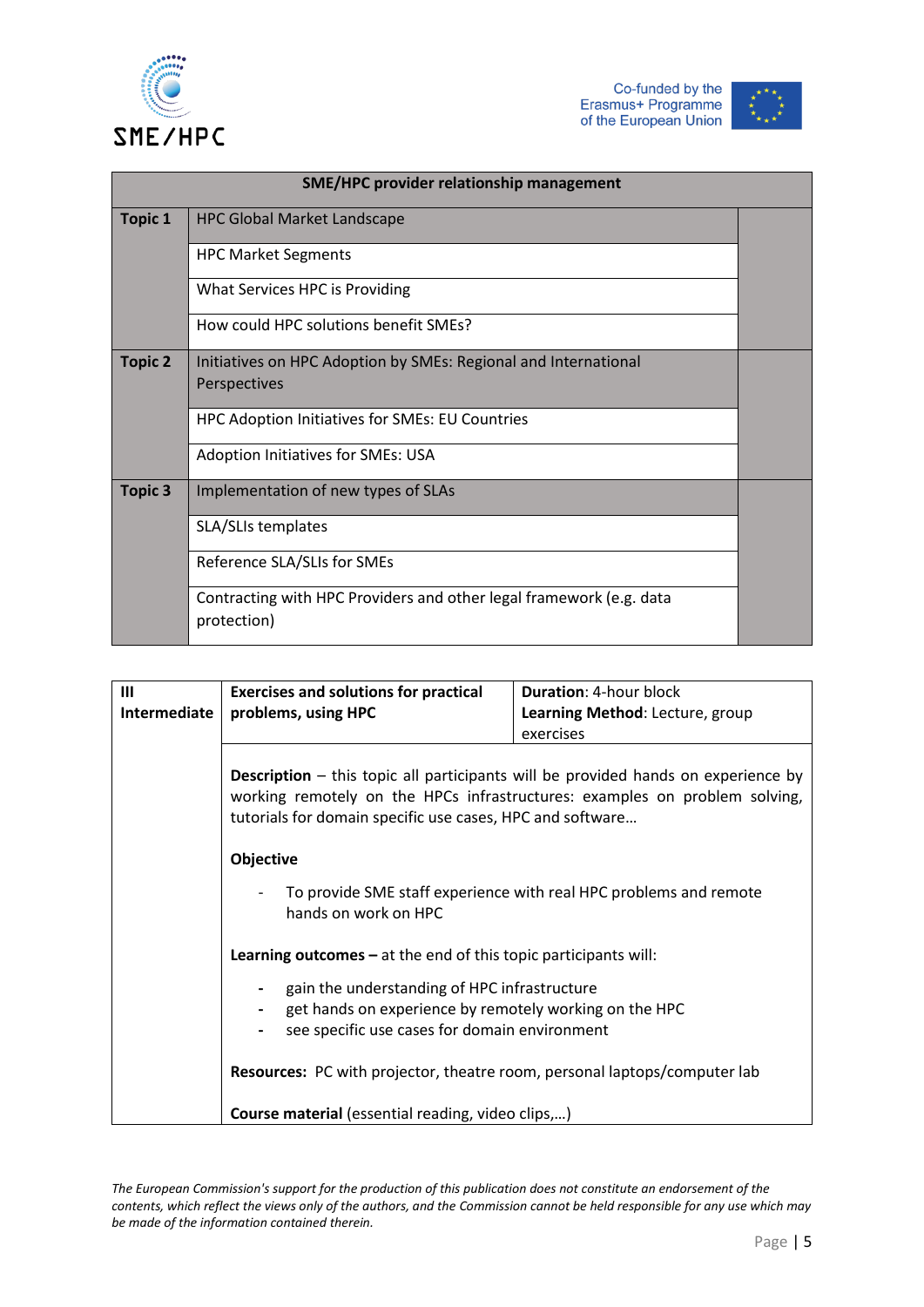



|                | Exercises and solutions for practical problems, using HPC |  |
|----------------|-----------------------------------------------------------|--|
| <b>Topic 1</b> | <b>HPC Terms and technologies</b>                         |  |
|                | Clusters                                                  |  |
|                | Supercomputers                                            |  |
|                | Shared memory                                             |  |
|                | Distributed memory                                        |  |
|                | <b>Hybrid Systems</b>                                     |  |
|                | <b>Parallel Programming</b>                               |  |
|                | Usage example                                             |  |
| Topic 2        | HPC intro - Exercises                                     |  |
|                | <b>Basic Linux commands</b>                               |  |
|                | Connecting to the HPC system                              |  |
|                | Arctur-2 system overview                                  |  |
|                | <b>SLURM Basics</b>                                       |  |
|                | Job management                                            |  |
|                | <b>Transferring files</b>                                 |  |
|                | Accessing software                                        |  |
|                | Using resources effectively                               |  |
|                | Using shared resources responsibly                        |  |

| IV<br>Advanced | <b>Complex (advanced) exercises and</b><br>solutions to practical problems by using                                                         | <b>Duration: 5-hour block</b><br>Learning Method: Lecture, group |
|----------------|---------------------------------------------------------------------------------------------------------------------------------------------|------------------------------------------------------------------|
|                | <b>HPC</b>                                                                                                                                  | exercises                                                        |
|                | <b>Description</b> – The advance courses will provide more complex (advanced) exercises<br>and solutions to practical problems by using HPC |                                                                  |
|                | <b>Objective</b>                                                                                                                            |                                                                  |